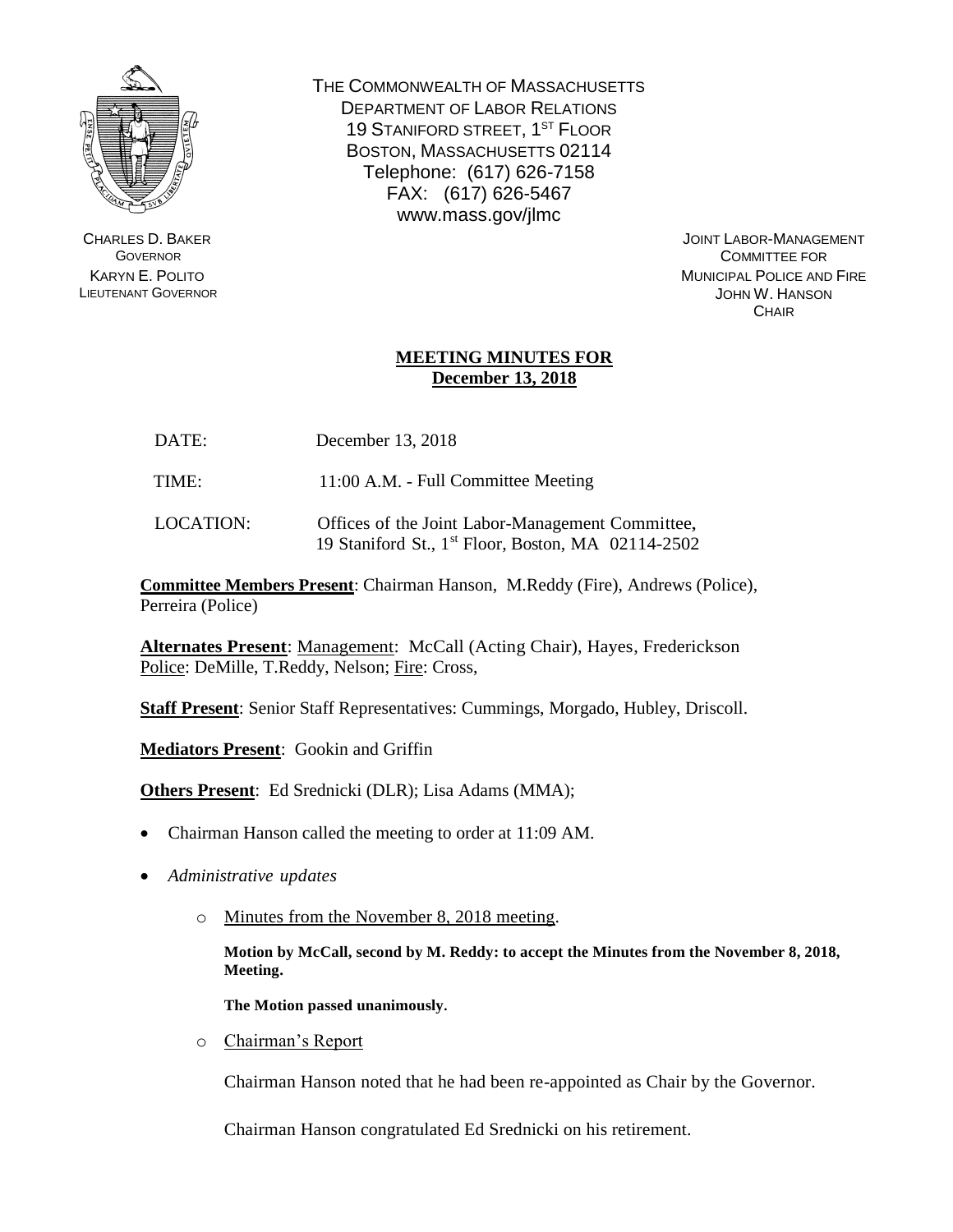*Petition, Jurisdiction and Awaiting Funding List (AFL) Cases:*

|                   | <b>Case Number Organization</b> | <b>Mediator/Sr. Staff</b> | <b>Topic/Vote/Action</b>  |
|-------------------|---------------------------------|---------------------------|---------------------------|
| $\bullet$ 18-6558 | <b>Kingston Superiors</b>       | JG.DC.GD                  | Vote to Take Jurisdiction |

Mr. Griffin briefed the Committee

**Motion by Andrews, second by McCall: to take jurisdiction in the case of Kingston Superior Officers Association, Fraternal Order of Police, Lodge 50 and the Town of Kingston JLM-18-6558.**

**The motion passed unananimously.** 

**Motion by Andrews, second by McCall: vote to assign the following Committee members to the case of the Kingston Superior Officers Association, Fraternal Order of Police, Lodge 50 and the Town of Kingston JLM-18-6558: Billy DeMille for Police and Frank Frederickson for Management or substitutes as so designated and approved by the Police and Management Chairs respectively.**

**The Motion passed unanimously.**

18-6863 Worcester Police EFB Funded/Remove

Mr. Morgado briefed the Committee on the status of the case.

**Motion by Andrews, second by McCall: to remove the case from the JLMC docket as it has been funded by the City.**

**The Motion passed unanimously.**

• 18-6914 Orleans Police DC,GD Vote to Jurisdiction

Mr. Cummings briefed the Committee on the status of the case.

**Motion by Andrews, second by McCall: that the Committee vote to take jurisdiction in the case of the Orleans Police Federation and the Town of Orleans JLM-18-6914.**

**The Motion passed unanimously.**

**Motion by Andrews, second by McCall: to assign the following Committee members to the case of the Orleans Police Federation and the Town of Orleans JLM-18-6914: Perreira for Police and Goldsmith for Management or substitutes as so designated and approved by the Police and Management Chairs respectively.**

**The Motion passed unanimously.**

18-6915 Easton Police Sup. DC,GD Vote to Jurisdiction

Mr. Cummings briefed the Committee on the status of the case.

**Motion by Andrews, second by McCall: that the Committee vote to take jurisdiction in the case of the Easton Police Supervisors Association and the Town of Easton JLM-18-6915.**

**The Motion passed unanimously.**

**Motion by Andrews, second by McCall: to assign the following Committee members to the case of the Easton Police Supervisors Association and the Town of Easton JLM-18-6915: Perreira for Police and**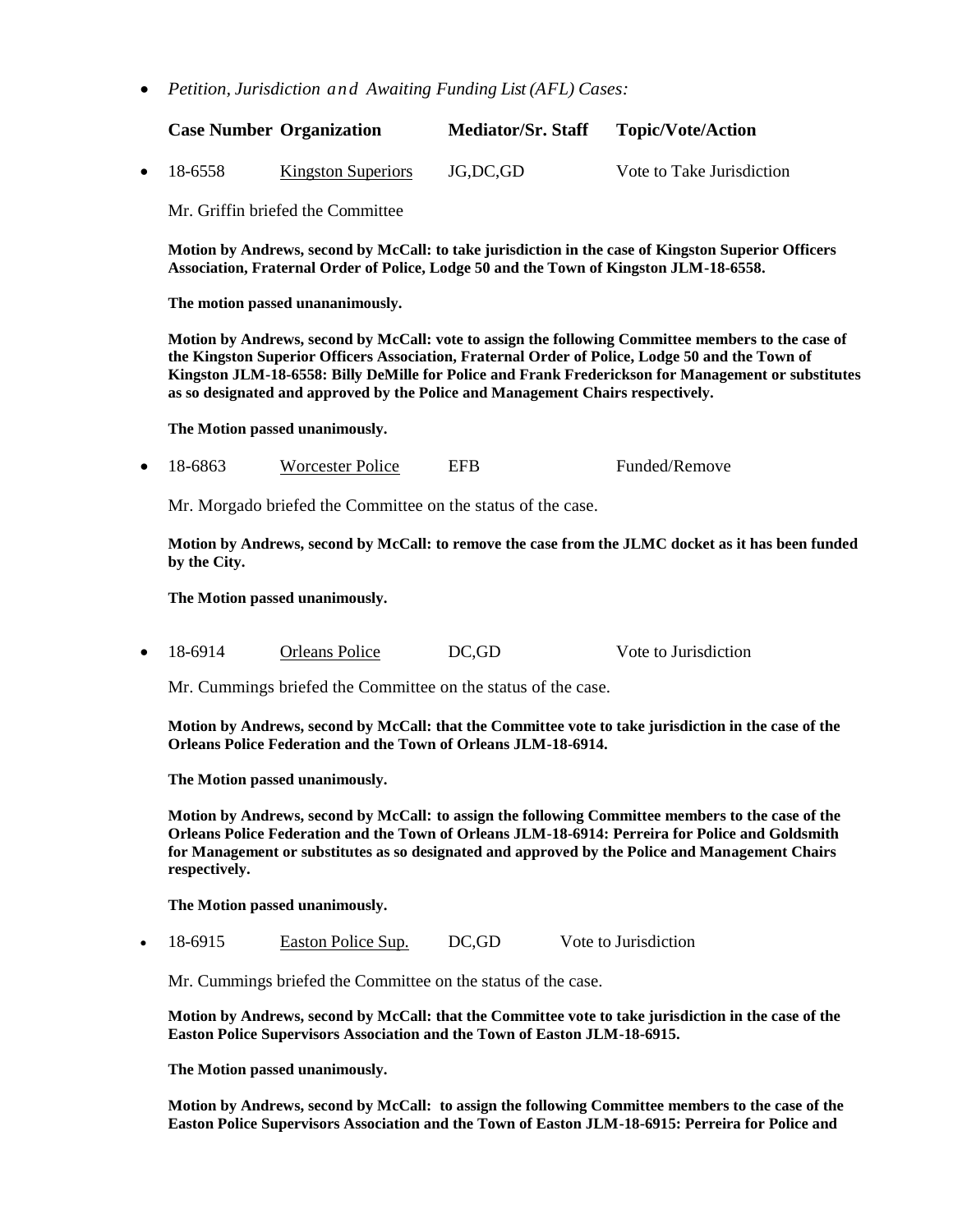**Yanakakis for Management or substitutes as so designated and approved by the Police and Management Chairs respectively.**

**The Motion passed unanimously.**

• 18-6931 Ware Police DJM, DC Vote to Jurisdiction

Mr. Morgado briefed the Committee on the status of the case.

**Motion by Andrews, second by McCall: to take jurisdiction in the case of Ware Police Officers, NEPBA Local 178 and the Town of Ware JLM-18-6931.**

**The Motion passed unanimously.**

**Motion by Andrews, second by McCall: to assign the following Committee members to the case of Ware Police Officers, NEPBA Local 178 and the Town of Ware JLM-18-6931: DeMille for Police and Craver for Management or substitutes as so designated and approved by the Police and Management Chairs respectfully.**

**The Motion passed unanimously.**

18-6932 Melrose Police DJM,DC Vote to Jurisdiction

Mr. Morgado briefed the Committee on the status of the case.

**Motion by Andrews, second by McCall: to take jurisdiction in the case of the Melrose Police Officers Association and the City of Melrose JLM-18-6932.**

**The Motion passed unanimously.**

**Motion by Andrews, second by McCall: vote to assign the following Committee members to the case of the Melrose Police Officers Association and the City of Melrose JLM-18-6932: Nelson for Police and McCall / Hayes for Management or substitutes as so designated and approved by the Police and Management Chairs respectively.**

**The Motion passed unanimously.**

18-6933 Haverhill Police DJM,DC Vote to Jurisdiction

Mr. Morgado briefed the Committee on the status of the case.

**Motion by Andrews, second by McCall: to take jurisdiction in the case of the Haverhill Police Superiors Officers Union and the City of Haverhill JLM-18-6933.**

**The Motion passed unanimously.**

**Motion by Andrews, second by McCall: to assign the following Committee members to the case of the Haverhill Police Superiors Officers Union and the City of Haverhill JLM-18-6933: Andrews for Police and Mazzarella for Management or substitutes as so designated and approved by the Police and Management Chairs respectively.**

**The Motion passed unanimously.**

18-6988 Canton Fire JOEH,DJM T/A

Mr. Morgado briefed the Committee on the status of the case and reported that the parties have reached a tentative agreement.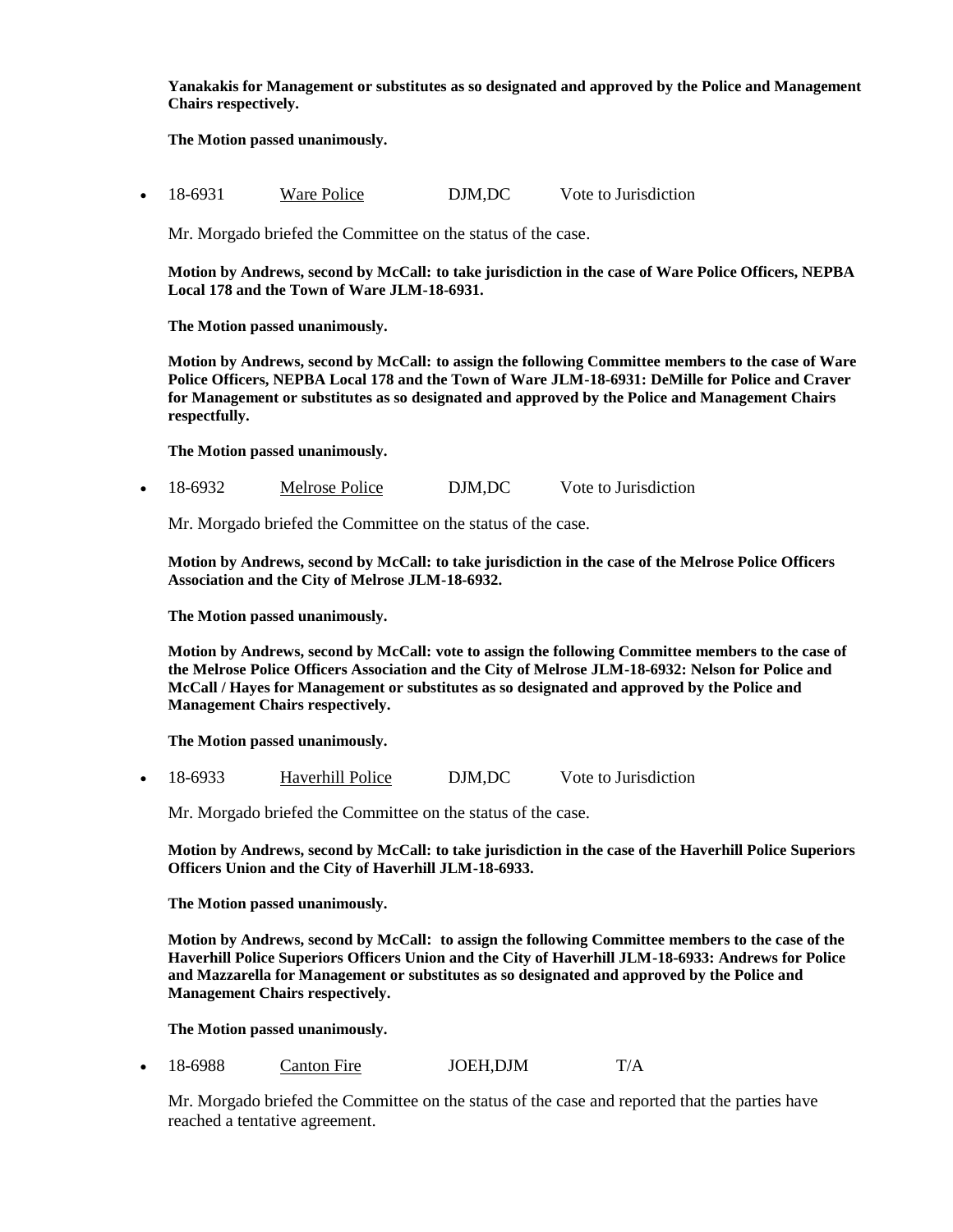|                                                                                                                    | 18-6893                                                          | <b>Burlington Superiors</b> | CG, GD, DC | Funded/Remove |  |  |  |
|--------------------------------------------------------------------------------------------------------------------|------------------------------------------------------------------|-----------------------------|------------|---------------|--|--|--|
|                                                                                                                    | Carol Gookin briefed the Committee on the status of the case.    |                             |            |               |  |  |  |
| Motion by Andrews, second by McCall: to remove the case from the JLMC docket as it has been funded<br>by the Town. |                                                                  |                             |            |               |  |  |  |
|                                                                                                                    | The Motion passed unanimously.                                   |                             |            |               |  |  |  |
| $\bullet$                                                                                                          | 17-5934                                                          | Westwood Police             | JH         | Funded/Remove |  |  |  |
|                                                                                                                    | Chairman Hanson briefed the Committee on the status of the case. |                             |            |               |  |  |  |
| Motion by Andrews, second by McCall: to remove the case from the JLMC docket as it has been funded<br>by the Town. |                                                                  |                             |            |               |  |  |  |

**The Motion passed unanimously.**

17-6105 Watertown Police EFB,DC,DJM Comm. Member Change

**Mr. Andrews designated and approved the substitution of Alan Andrews as the Police Committee Member in the case of Watertown Police Association and the Town of Watertown, JLM-17-6105.** 

18-6560 Hull Fire JG,GD,JOEH Vote to 3(a)

Mr. Griffin briefed the Committee on the status of the case.

**Motion by M. Reddy, second by McCall: that the Committee find that the issues involving the successor collective bargaining agreement, in the matter of the Hull Fire Fighters, IAFF, Local 1657 and the Town of Hull JLM-18-6560, have remained unresolved for an unreasonable period of time resulting in the apparent exhaustion of the process of collective bargaining, and that the Committee vote to hold a hearing pursuant to Section 1, subsection 3(a), as set forth in Chapter 589 of the Acts of 1987, with the panel members consisting of William Cross (Labor) and Ted Alexiades (Management), or other Committee members and/or senior staff that may be substituted as necessary by the respective Labor and/or Management Chairs pursuant to the rules, policies, and procedures of the Committee, and any other applicable provisions of law, with said panel to be chaired by John Hanson.**

**The Motion passed unanimously.**

18-6653 Plymouth Superiors JG,GD,DC Vote to 3(a)

Mr. Griffin briefed the Committee on the status of the case.

**Motion by Andrews, second by McCall: that the Committee find that the issues involving the successor collective bargaining agreement, in the matter of the Plymouth Police Superior Officers Association and the Town of Plymouth JLM-18-6653, have remained unresolved for an unreasonable period of time resulting in the apparent exhaustion of the process of collective bargaining, and that the Committee vote to hold a hearing pursuant to Section 1, subsection 3(a), as set forth in Chapter 589 of the Acts of 1987, with the panel members consisting of Michael Perreira (Labor) and Frank Frederickson (Management), or other Committee members and/or senior staff that may be substituted as necessary by the respective Labor and/or Management Chairs pursuant to the rules, policies, and procedures of the Committee, and any other applicable provisions of law, with said panel to be chaired by John Hanson.**

**The Motion passed unanimously.**

16-5261 Lawrence Fire JOEH, GD Move to AFL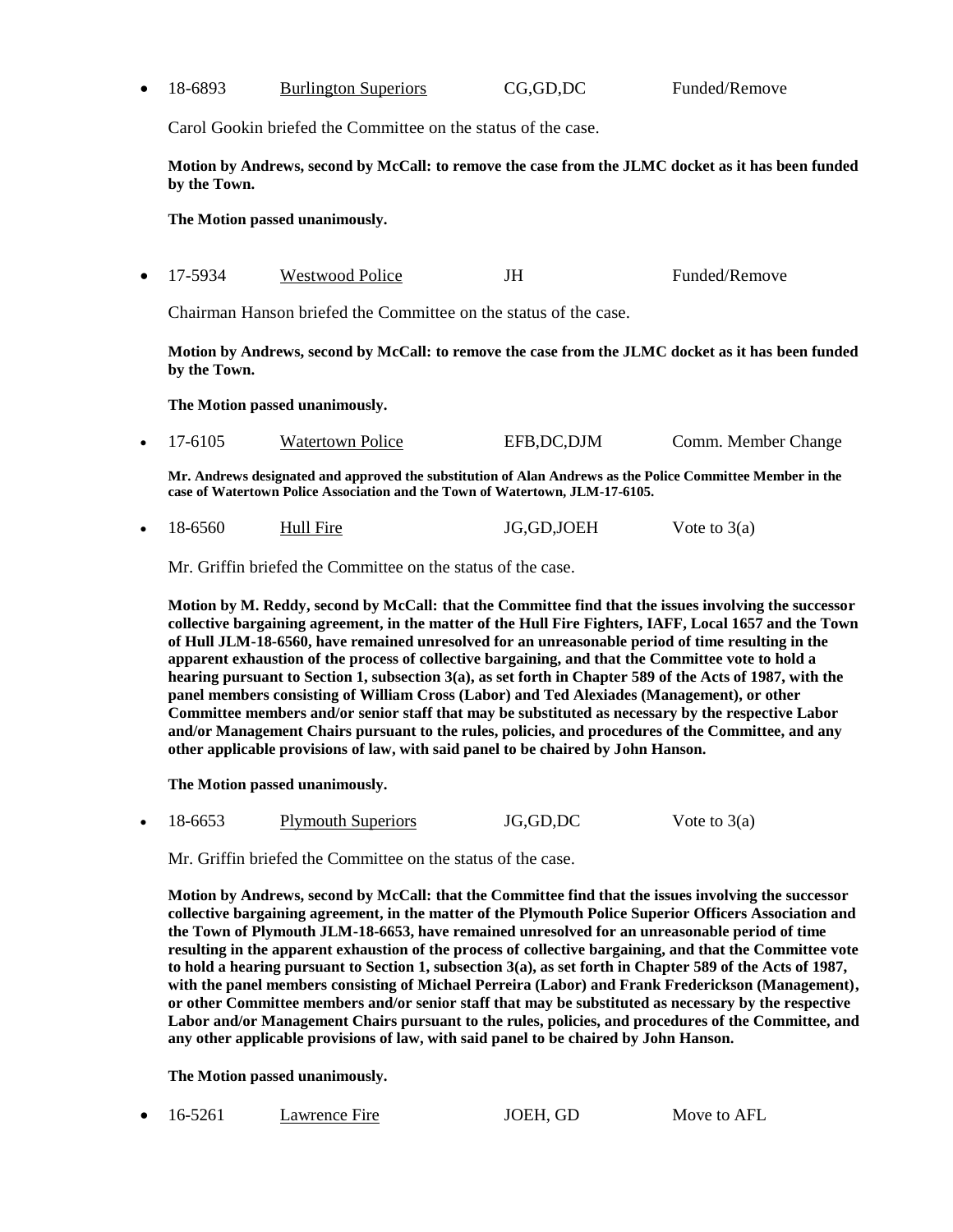Mr. Hanson briefed the Committee and reported that an arbitration award had been issued in the case.

## **Motion by M. Reddy, second by McCall: to move the case to the Awaiting Funding List.**

## **The Motion passed unanimously.**

• 16-5501 Somerville Fire CG, JOEH, GD Move to AFL

Mr. Hanson briefed the Committee and reported that an arbitration award had been issued in the case.

## **Motion by M. Reddy, second by McCall: to move the case to the Awaiting Funding List.**

## **The Motion passed unanimously.**

16-5531 Chelmsford Police DC,GD Funded/Remove

Mr. McCall left the room prior to any discussion on this agenda item and was replaced by Mr. Hayes as Acting Chair.

## **Motion by Andrews, second by Hayes: to remove the case from the JLMC docket as it has been funded by the Town.**

## **The Motion passed unanimously.**

Mr. McCall returned to the room following the vote on this agenda item and resumed his position as Acting Chair.

• 16-5556 Fall River Police CG,DC,GD Funded/Remove

**Motion by Andrews, second by McCall: to remove the case from the JLMC docket as it has been funded by the City.**

## **The Motion passed unanimously.**

• 17-6299 Billerica Fire JOEH, GD Move to AFL

Mr. Hubley briefed the Committee on the status of the case and reported that a tentative agreement had been reached and ratified.

## **Motion by M. Reddy, second by McCall: to move the case to the Awaiting Funding List.**

## **The Motion passed unanimously.**

16-6358 Attleboro Fire CG,JOEH,DJM Funded/Remove

Mr. Morgado briefed the Committee on the status of the case.

**Motion by M. Reddy, second by McCall: to remove the case from the JLMC docket as it has been funded by the City.**

## **The Motion passed unanimously.**

18-6848 Falmouth Fire JG,GD,JOEH Vote to 3(a)